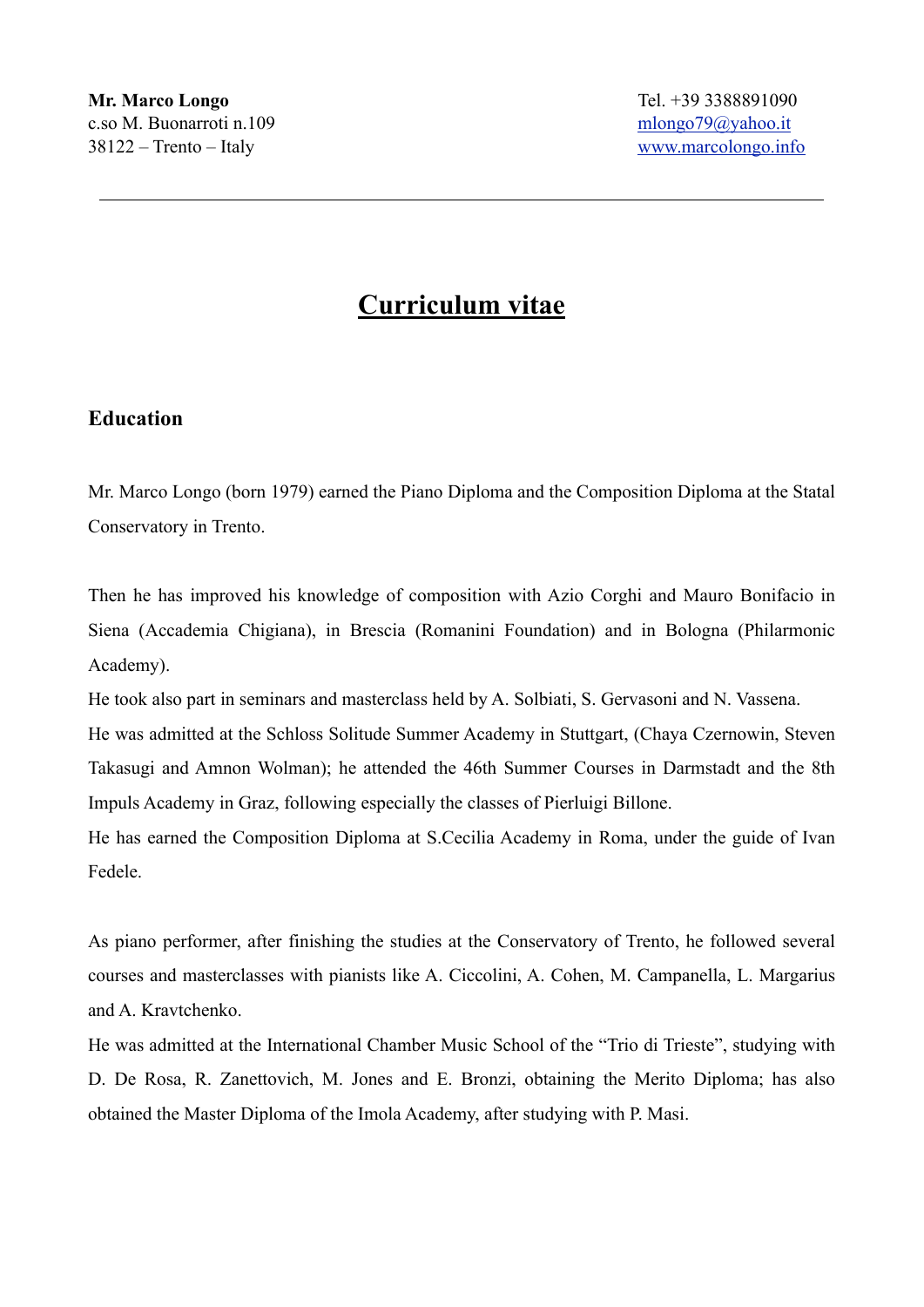## **Composer activity**

His musical catalogue includes chamber works, orchestral compositions, solo pieces and music for theatre.

He won prizes and honour mentions at several national and international composition competitions: the National Prize of Arts, "Premio Bucchi" (Roma), "A. Manoni" competition, G.A.M.'s Composition Competition (Milano), Jeunesse Musical Competition (Bucarest), MeA Competition (Roma), AFAM Competition (Milano), "...a Camillo Togni" International Competition (Brescia), Sun River Prize (China), NewMade Week (Milano), "L. Nono" Competition (Torino), International Wroclaw Orchestra Competition (Poland), Premio Evangelisti (Roma).

His works have been played in several concerts and festivals in Europe, USA and China, like Festival Pontino (Latina), Nuove Musiche (Treviso), GAMO (Firenze), Rondò (Milano), Mondi Sonori (Trento), Mixtur (Barcelona), Mostra Sonora de Sueca (Valencia), New Music Miami, Miseen Festival (New York), Sun River Prize (Chengdu - Cina), Noisy Nights (Scotland), Festival 5 Giornate (Milano), Matinée dell'Accademia (Roma), Cluster (Lucca), Accademia Filarmonica Romana (Roma), Nuova Consonanza (Roma), Festival Il Suono, ISCM 2018 World New Music Days (Beijing), NOSPR (Katowice), Echoes of Time (Miami) International Review of Composers (Belgrade), Encuentros Sonoros (Sevillia) etc.

He has worked with distinguished musicians and interpreters: ensemble like Dèdalo (Brescia), Divertimento Ensemble (Milano), Ensemble dell'Accademia Chigiana (Siena), SurPlus (Stuttgart), AlterEgo (Roma), l'Arsenale (Treviso), dissonArt (Thessaloniki), Vertixe Sonora (Spain), mise-en (New York), Nodus (Miami), Red Note (Scotland), NewMade (Milano), Ensemble SuonoGiallo (Città di Castello), Orkiestra Muzyki Nowej (Poland), Imago Sonora (Roma) and performers like Alda Caiello, Maria Grazia Bellocchio, Lina Uinskyte, Francesco Gesualdi, Dario Savron, Marco Fusi etc.

His music has been broadcasted by Rai RadioTre and RadioClassica.

He is founder of MotoContrario, a musical ensemble and a collective of composers and performers, based in Trento, born for the study and the divulgation of the contemporary repertoire.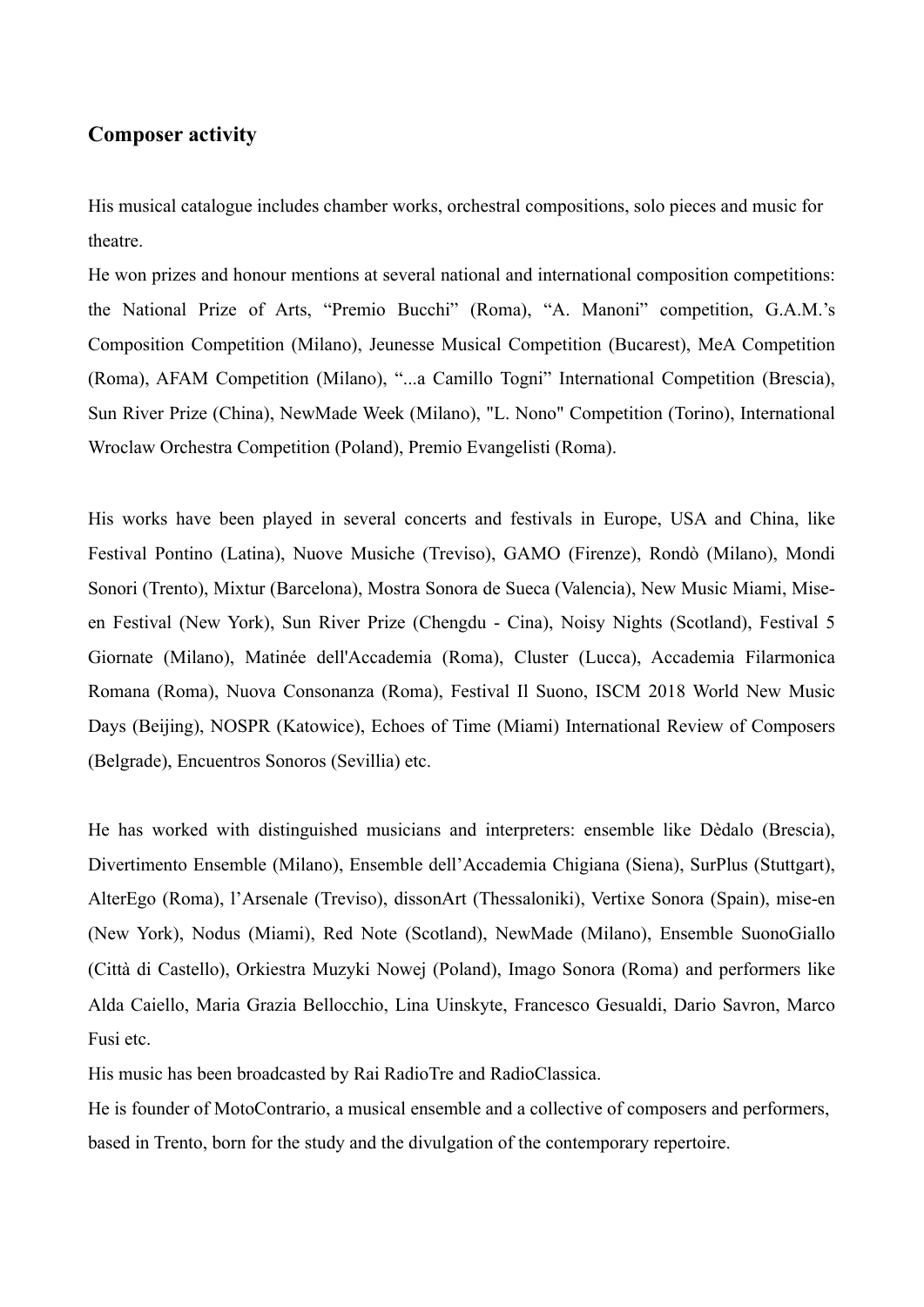## **Performer activity**

As a piano soloist he was awarded in italian piano competitions like "Città del Vasto", "Città di Monopoli" and "AMA Calabria".

Since his youth, he devotes his main performance activity to the chamber music repertoire, studying it with several distinguished interpreters (G. Guarino, E. Bronzi, J. Peitz and P. Masi) and playing in ensembles from duo to quintet.

For almost ten years he has steadily collaborated with the cellist Ivo Brigadoi; the duo has been invited to hold concerts in Italy and abroad and also mentioned and awarded in several competitions, like in Riccione and Arezzo (I prize), in Livorno and Pistoia (II prize) and in Torino (III prize).

As pianist of MotoContrario Ensemble, focused on '900 and nowadays music, he has realized and curated several world and italian premieres by composers from all over the world.

## **Teaching and divulgation activity**

Since his youth, he dedicated himself to teaching: he received a two-years training in piano teaching at Trento Conservatory and he has teached piano, chamber music and ear training at several music schools. He recently earned a Didactic Master Diploma in piano and the Statal Teaching Qualification.

He taught Score Reading at Conservatory "G.Puccini" in La Spezia; currently he teaches at Conservatory "L.Canepa" in Sassari.

## **List of works**

#### **Solo instrument**

*Sonatina* (2003), vlc. solo *Kaprice* (2009) vl. solo *Nebe(l)n* (2009) pf. solo *The scream of the butterfly* (2011) pf. solo *Sacrificio* (2013) cl. in B / bass cl. and live electr. *Lo sguardo escluso* (2013) fl. and live electr.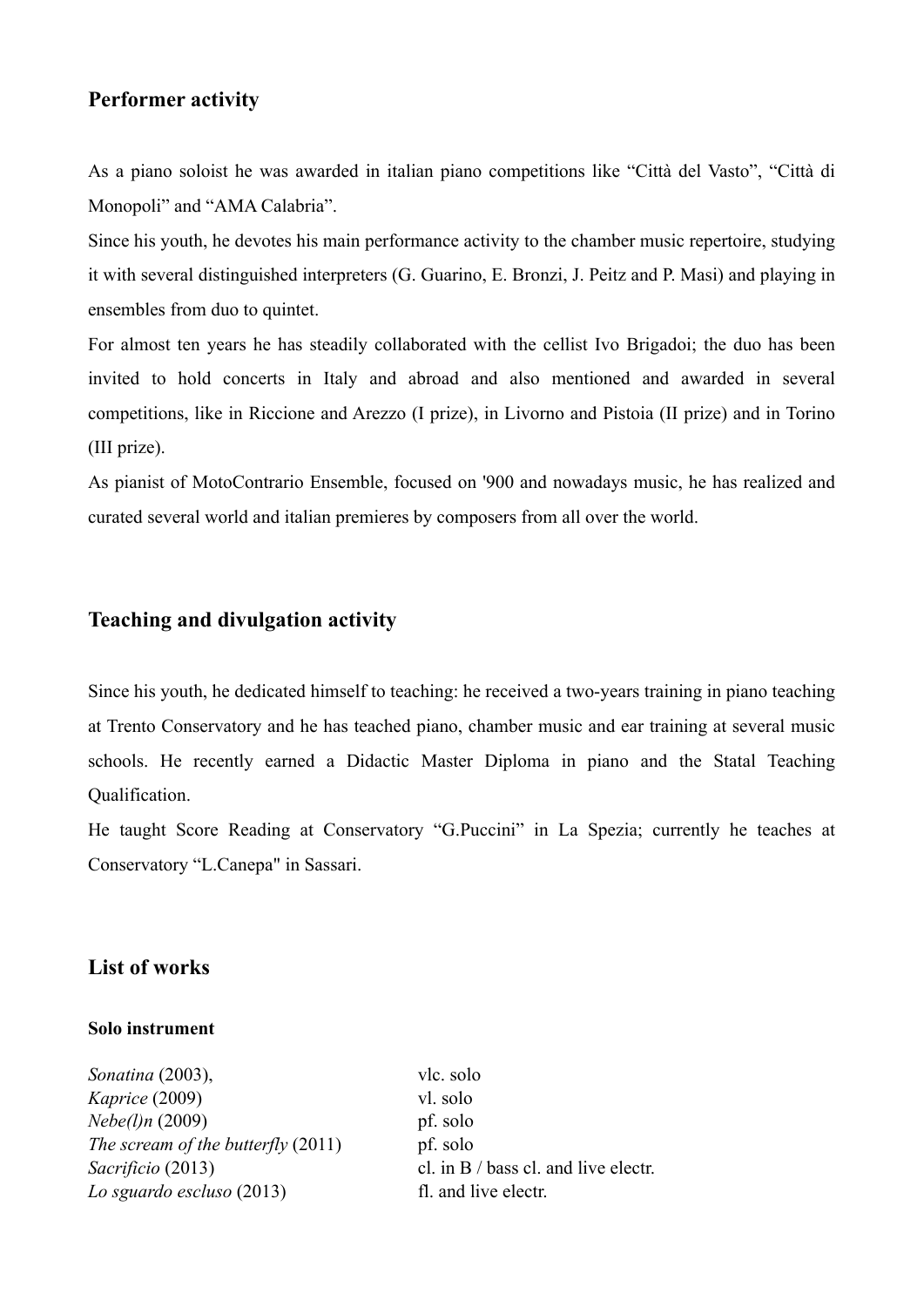*Piccola costellazione su superficie convessa* (2014) vl. solo *middle class hero(in)* (2016) el. guitar and tape *Mopso - omaggio a S*. (2016) vla. sola *Solo et pensoso* (2017) bass cl. solo *Autoritratto con sei corde* (2017) guit. sola *Esplorazione VII* (2017) female voice sola

#### **Chamber music**

*Cinque schizzi* (2004) vlc., pf. *Epigrammi* (2005) fl., vl., vlc. *Città invisibili* (2008) fl., cl., vl., vlc. *Sementi* (2010-11) 2vl., vla., vlc. *Geist zu Gast* (2011) vl., vla., vlc., pf. *Rim of a bay* (2011) acc., perc. *Limes* (2012) fl., vl., vlc. *El deseo de la palabra* (2012) tbn., female voice *Studio sul buio* (2012) vla., pf. *Huye luna, luna, luna* (2016) vlc., pf. *Controluce* (2016-17) sax alto, vla. *Due forme dell'insonnia* (2017) sax alto, pf., perc.

#### **Ensemble**

*Risonanze* (2007) cl. in B, vb., pf. e vlc. *Non vorrei crepare* (2008) sopr., cl., pf., vl., vlc. *Orfeo senese* (2009) sopr., v. rec., cl., vl., vlc., perc. *Betsabea* (2010) sopr., v.rec., cl., vl., vlc., perc. *L'ora blu* (2012) fl., cl., pf., vl., vla., vlc. *Senderos* (2015) sax, el.guit., acc., pf. *Oasi oscure* (2015) barit., ob., vla., perc. *Somnium* (2016) male voices, sax, trp., perc., vla., vlc. *Canicola* (2019) fl., cl., pf., vl., vla., vlc.

#### **Large ensemble, orchestra a.o.**

*Mutazioni* (2007) chamber orchestra da camera *Little Gidding* (2007) mixed choir, vlc. solo, recit. voice *Victimae* (2009) mixed choir, soli and orchestra *Marmalade Skies* (2016) orchestra *Light-Lapse* (2016-17) large ensemble *Concerto per 11 strumenti* (2019) large ensemble

- 
- 
-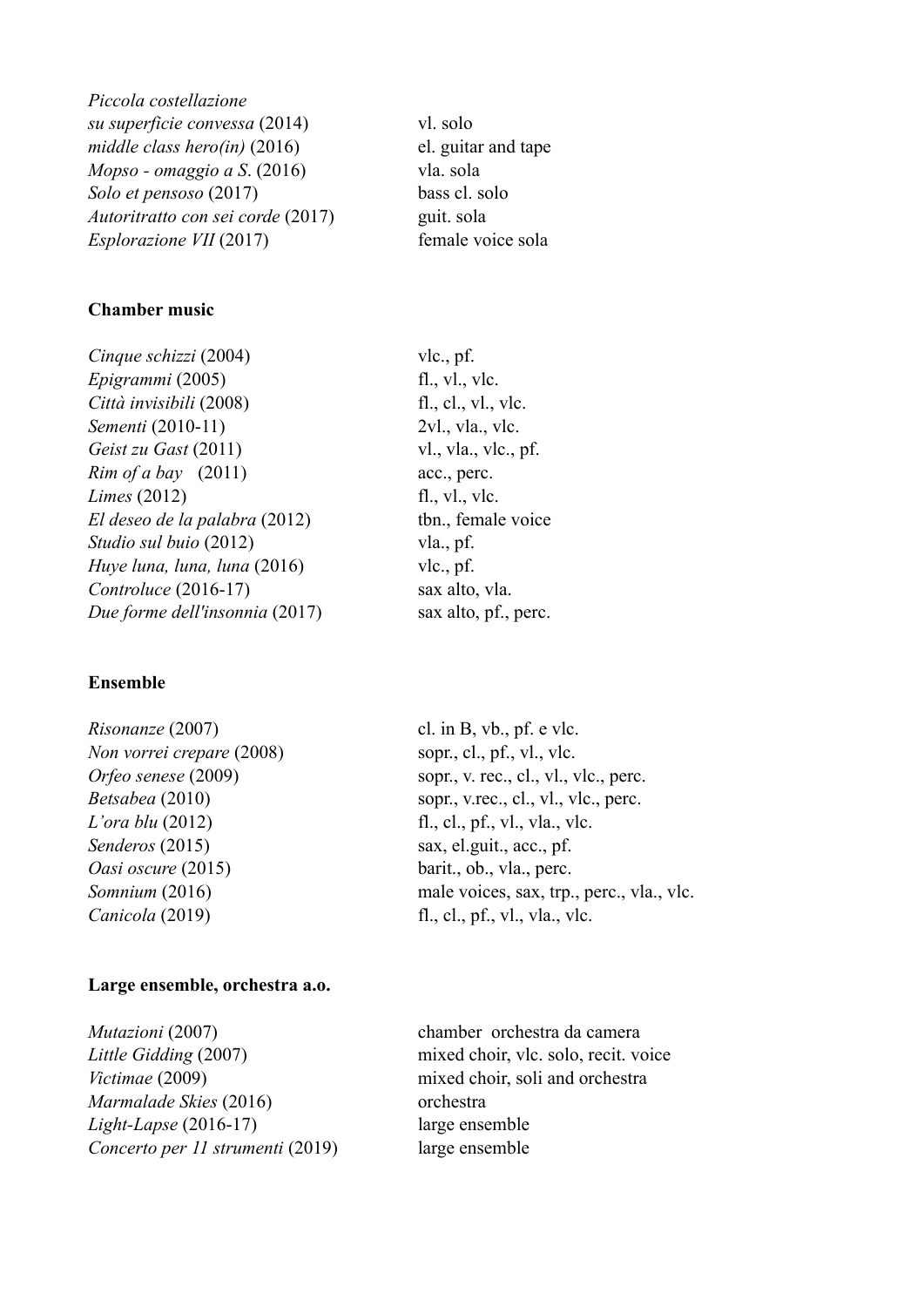## **Publications**

## **Compositions**

*The scream of the butterfly* - pf. solo - edizioni Sconfinarte - 2012 *Geist zu Gast* - pf., vl., vla., vlc. - edizioni Sconfinarte - 2012 *Rim of a Bay* - edizioni Sconfinarte - 2012 *Nebe(l)n* - edizioni Sconfinarte - 2012 *Sementi* - edizioni Sconfinarte - 2012 *L'ora blu* - edizioni ArsPublica - 2017 *Limes (esplorazione II)* - edizioni ArsPublica - 2017 *Controluce (esplorazione V)* - edizioni ArsPublica - 2017 *Studio sul buio* - edizioni ArsPublica - 2017 *Canicola* - edizioni Suvini Zerboni - 2020

## **Didactic issue**

*Quadri musicali nella Russia dello Zar* - didactic project - *on line* magazine Musicheria.net september 2014

## **Detailed curriculum**

## **Education and training**

- 2015 2017 : Composition Academic Diploma at S.Cecilia Academy in Rome (M° Ivan Fedele)
- 2015 2016 : Statal Teaching Qualification "C. Monteverdi" Conservatory in Bolzano
- 2013 2015 : Didactic Master Diploma "C. Monteverdi" Conservatory in Bolzano
- 2011 2013 : Composition MasterDiploma "F. A. Bonporti" Conservatory in Trento
- 2004 2007: Composition Diploma (Bachelor) "F. A. Bonporti" Conservatory in Trento
- 1997 2004: Traditional composition course (harmony counterpoint fugue) "F. A. Bonporti" Conservatory in Trento
- 1991 2000: Piano Master Diploma "F. A. Bonporti" Conservatory in Trento
- 1999 2003: studies in Social Sciences at Trento State University
- 1993 1998: High School Degree (Musical High School in Trento)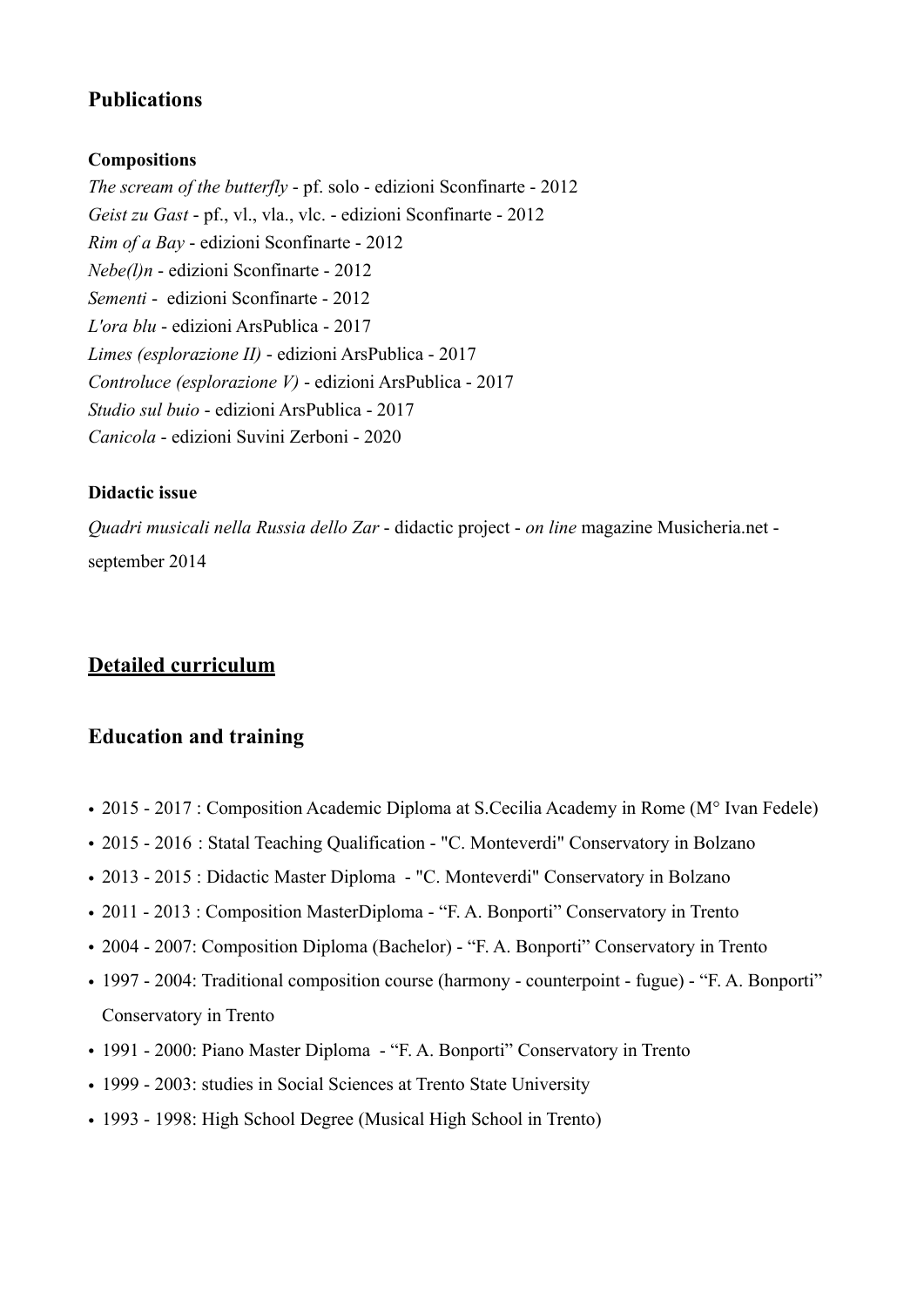#### **Courses and masterclasses**

#### **Composition**

- 2013: J.T. Maldonado Masterclass Conservatorio Bonporti Trento
- 2013: B. Gander Workshop Festival Transart Bolzano
- 2013: L. Francesconi Masterclass Conservatorio Bonporti Trento
- 2013: 8. Impuls Academy in Graz P. Billone, B. Furrer, C. Czernowin
- 2012: 46. Ferienkurse in Darmstadt P. Billone, B. Ferneyhough, R. Saunders E. Furrer (masterclass compostion for flute)
- 2011: A. Solbiati GAMO composition course Firenze
- 2011: C. Czernowin S. Takasugi A. Wolman Schloss Solitude Summer Academy **Stuttgart**
- 2011: A. Solbiati Summer Course Sermoneta
- 2010: N. Vassena Masterclass L'arsenale in Treviso
- 2010: A. Corghi and M. Bonifacio Composition course Accademia Romanini in Brescia
- 2010: A. Corghi's composition course: Accademia Chigiana in Siena (Diploma di Merito and scholarship)
- 2009: A. Corghi Composition course Royal Filarmonic Academy in Bologna
- 2009: A. Corghi's composition course: Accademia Chigiana in Siena (Diploma di Merito and scholarship)
- 2009: S. Gervasoni Masterclass Monterubbiano
- 2008: M. Damerini Masterclass Conservatorio in Trento
- 2008: A. Corghi Composition course: Accademia Chigiana in Siena (Diploma di Merito and scholarship)
- 2008: P. Maxwell-Davies Composition seminary Accademia Chigiana in Siena
- 2008: A. Solbiati Composition course G.A.M.O. in Firenze
- 2008: A. Corghi and M. Bonifacio Composition course Accademia Romanini in Brescia
- 2007: S. Sciarrino Composition seminary Conservatorio in Trento
- 2007: A. Corghi Composition course: Accademia Chigiana in Siena
- 2005: G. Manzoni Masterclass Conservatorio in Trento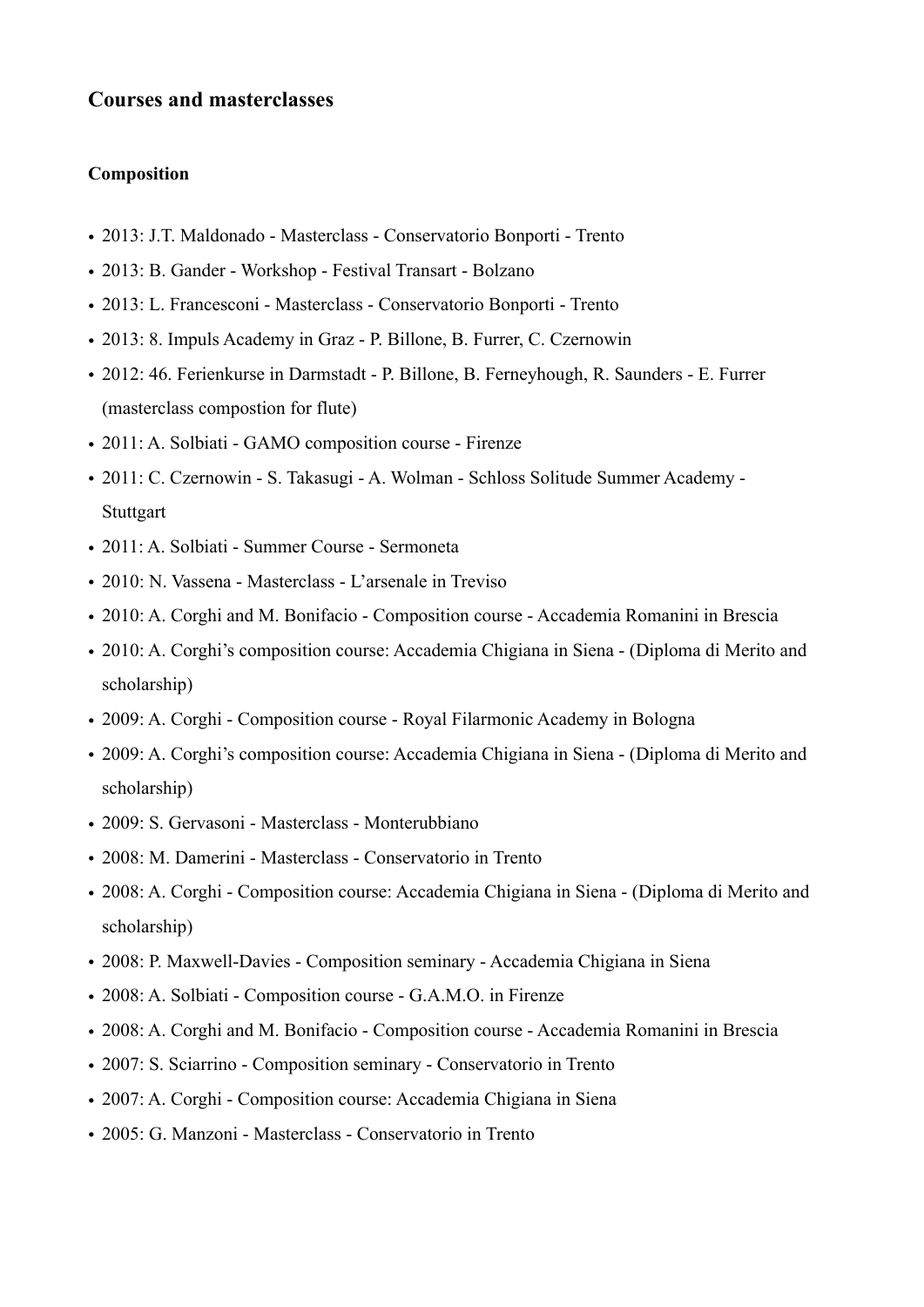#### **Piano solo and chamber music**

- 2007: P. Masi Chamber music mastercalss Sinphonia Music School in Lucca
- 2006/07: P. Masi Chamber music course Piano Academy in Imola (Master Degree)
- 2005/06: P. Masi Chamber music course Piano Academy in Imola
- 2004/05: Trio di Trieste, E. Bronzi and M. Jones High International Chamber Music School in Duino - (Merito Degree)
- 2004: P. Masi Chamber music masterclass Pinè Musica Baselga di Pinè
- 2003/04: Trio di Trieste, E. Bronzi and M. Jones High International Chamber Music School in Duino
- 2002/03: Trio di Trieste, E. Bronzi and M. Jones High International Chamber Music School in Duino
- 2002: G. Guarino High chamber music course (masterclass with E. Bronzi, P. Masi and J. Peitz) - Conservatorio in Trento
- 2002: A Ciccolini Piano Masterclass MusicaRiva Festival in Riva del Garda
- 2000/2001: L. Margarius and A. Kravtchenko Piano courses Conservatorio in Trento
- 1999: L. Margarius Piano masterclass Conservatorio in Trento
- 1998: A. Cohen Piano masterclass Conservatorio in Trento
- 1993: Salzburger Musizierwoche in Zell a.d. Pram (A)

## **Grants, prizes, mentions, scholarships**

#### **Composition**

- Premio Evangelisti 2019 Roma I Prize
- 113 Collective Call for Scores 2019 Twin Cities (USA) Selected work
- Kaleidoscope Art Call for Scores 2019 Miami Selected work
- 28° International Review of Composers Belgrade Selected work
- ISCM World New Music Days 2018 Bejing Selected work
- Ensemble Suono Giallo Call for Scores Italy 2017 Selected work
- International Composition Competition for orchestra (2016) Wroclaw (Poland) Honour Mention
- 12. Sun River Prize (2016) Chengdu (China) Honour Mention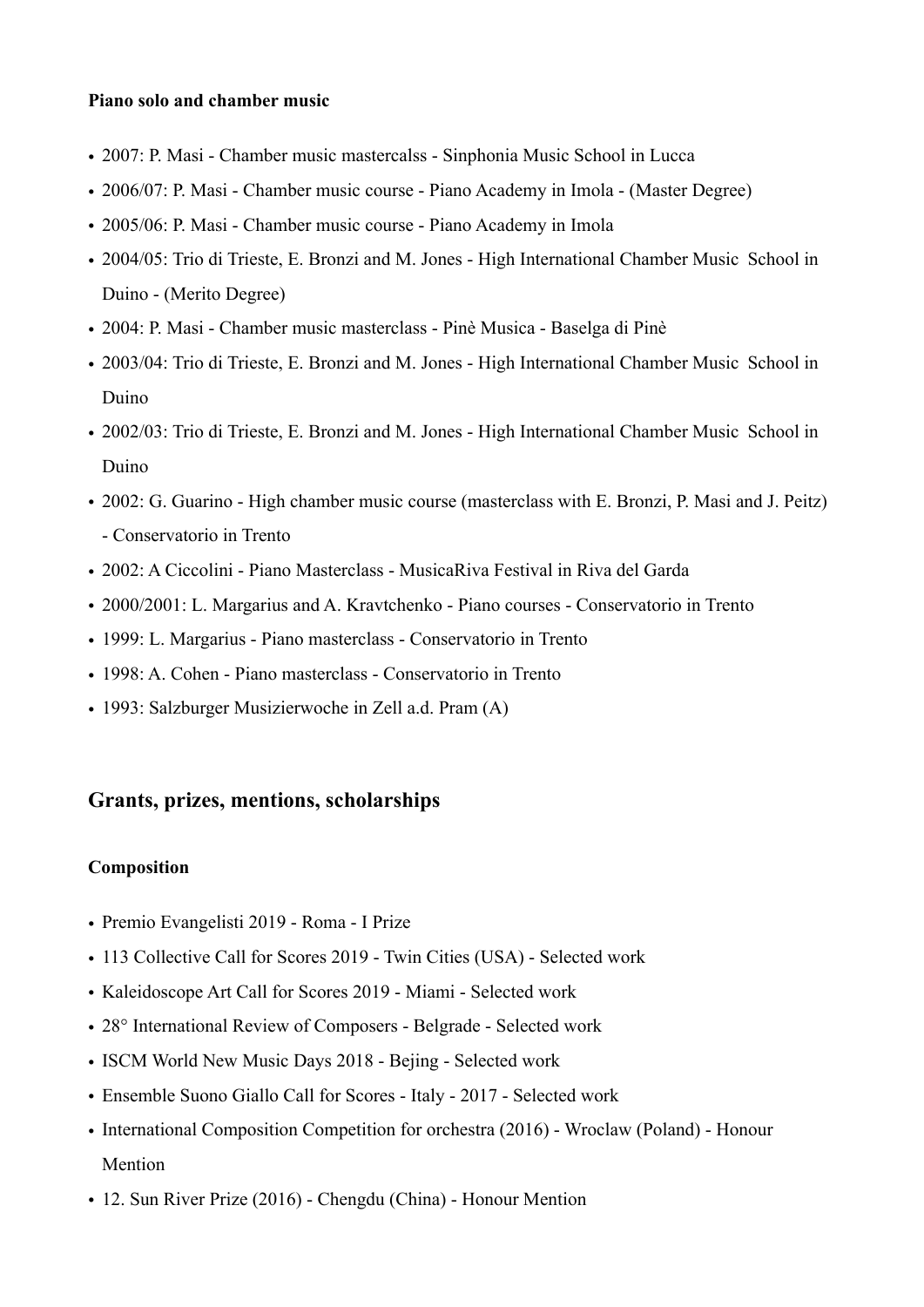- 3. "L.Nono" Composition Prize (2016) Torino III prize
- Nox Ensemble Call for Scores (2016) Nederland Selected work
- Red Note Ensemble Call for Scores (2016) Edimburgh (Scotland) Selected work
- 11. Sun River Prize (2015) Chengdu (China) I prize
- Miami New Music (2015) Miami (USA) Selected work
- Mise-en Festival (2015) New York (USA) Selected work
- Festival Mixtur 2015 Barcelona (Spagna) Selected work
- 36. Premio Valentino Bucchi (2014) Roma Honour Mention
- Concorso Fondazione "Giovannini" (2014) Reggio Emilia Finalist
- Spaziomusica Call for Scores (2013) Cagliari Selected
- "Il Limite" Competition (2013) Trento I prize
- AFAM selection by Divertimento Ensemble (2013) Milano Winner
- VII International Composition Competition "...a Camillo Togni" (2013) Brescia Finalist
- National Prize af Arts (2012) Bologna/Roma Honour Mention
- Selected for Premio Castiglioni (2011) Milano
- MeA Competition (2011) Roma Finalist
- Modern art gallery's composition competition in Milano (2009) Honour Mention
- "A. Manoni" composition competition (2009) III prize
- International Composition Competition "JM" in Bucarest (2008) Finalist

#### **Piano solo and chamber music**

- "G. Rospigliosi" chamber music competition in Pistoia (2008) II prize
- International Pianistic Academy of Imola (2007) Master Diploma for chamber music
- "Nuovi Orizzonti" chamber music competition in Arezzo (2006) I prize
- "L. Nono" chamber music competition in Torino (2005) III prize
- "Città di Riccione" chamber music competition (2004) in Riccione I prize
- International Chamber Music School Trio di Trieste (2004) Certificate of merit
- "Città di Livorno" chamber music competiton (2003) in Livorno II prize
- "AMA Calabria" national piano competition (1999) in Lamezia Terme III prize
- "Città di Monopoli" european piano competition (1998) in Monopoli II prize
- "L. Muzii Altruda" national piano competition (1995) in Vasto II prize